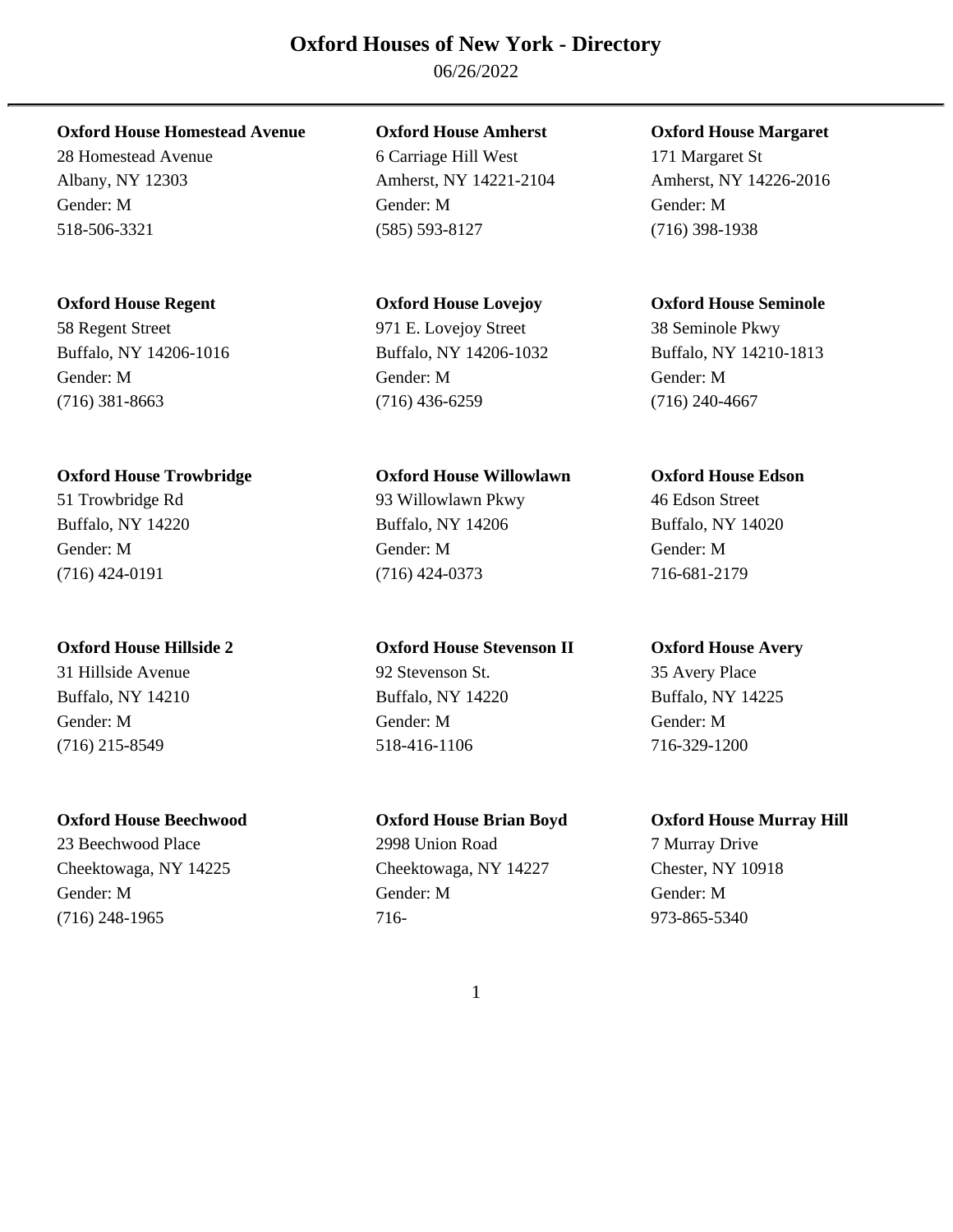## **Oxford Houses of New York - Directory**

06/26/2022

### **Oxford House Lockport Oxford House Vine Street Oxford House Niagara**

(716) 280-3411 (716) 438-7023 (716) 438-7904

### **Oxford House Clarence Oxford House Farmingdale Oxford House Queens**

10010 Transit Rd 73 Walnut Avenue 9203 70th Avenue E. Amherst, NY 14051-1183 Farmingdale, NY 11735-3845 Forest Hills, NY 11375-5826 Gender: M Gender: M Gender: M (716) 688-2817 (631) 270-4658 (718) 268-4345

# 29 Juniper Street 37 Vine St 187 Niagara St. Lockport, NY 14094-3105 Lockport, NY 14094-3117 Lockport, NY 14094 Gender: M Gender: M Gender: M

**Oxford House Lincolnshire Oxford House Chilton Oxford House Ontario**  11 Lincolnshire Dr. 628 Chilton Ave 2402 Ontario Avenue #1 Gender: M Gender: M Gender: WC 716-302-3811 (716) 524-2610 (716) 205-8917

# **Oxford House 90th St. Oxford House Bishop One Oxford House Empire**  1116 90th St. 121 N 10th St 111 Empire Blvd Niagara Falls, NY 14304 **Olean, NY 14760** Rochester, NY 14609 Gender: M Gender: M Gender: M (585) 371-2753 (716) 379-8307 585-404-8668

# **Oxford House Ridgeway Oxford House Schenectady Oxford House Campus Lane**  446 Ridgeway Ave. 1547 Union Street 21 Campus Lane Rochester, NY 14615 Schenectady, NY 12309-6022 Snyder, NY 14226 Gender: M Gender: M Gender: M 716-329-1200 (518) 374-5730 716-329-1200

Lockport, NY 14094 Niagara Falls, NY 14301-1064 Niagara Falls, NY 14305-3130

2